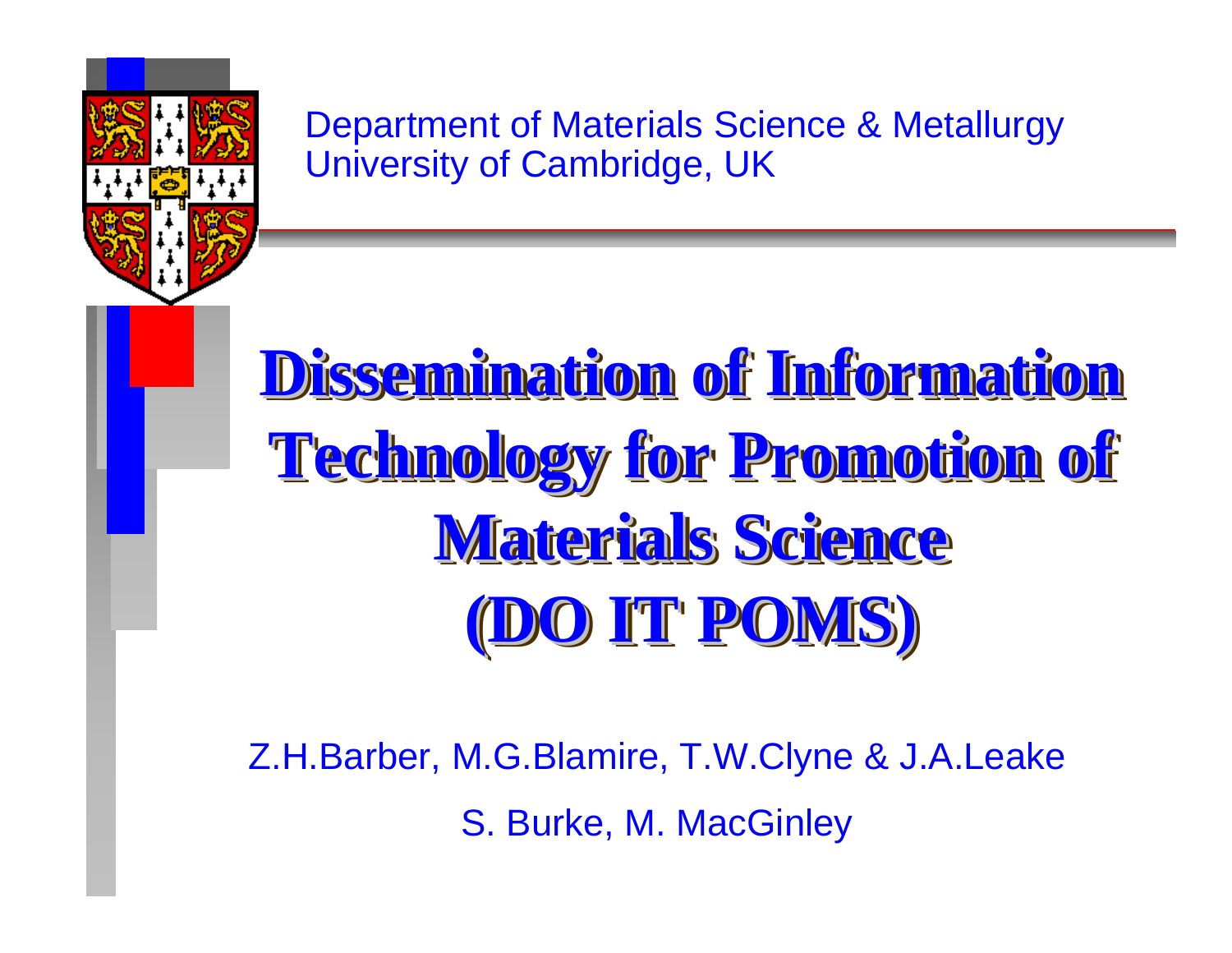## **Aims and Objectives Aims and Objectives**

- **Exploit established IT techniques to Exploit established IT techniques to enhance student learning enhance student learning**
- **Establish a comprehensive library of Establish a comprehensive library of electronic teaching resources electronic teaching resources**
- **Optimise a model for electronic Optimise a model for electronic exchange of information within a exchange of information within a distributed student community distributed student community**
- **Promote wider awareness of materials Promote wider awareness of materialsscience science**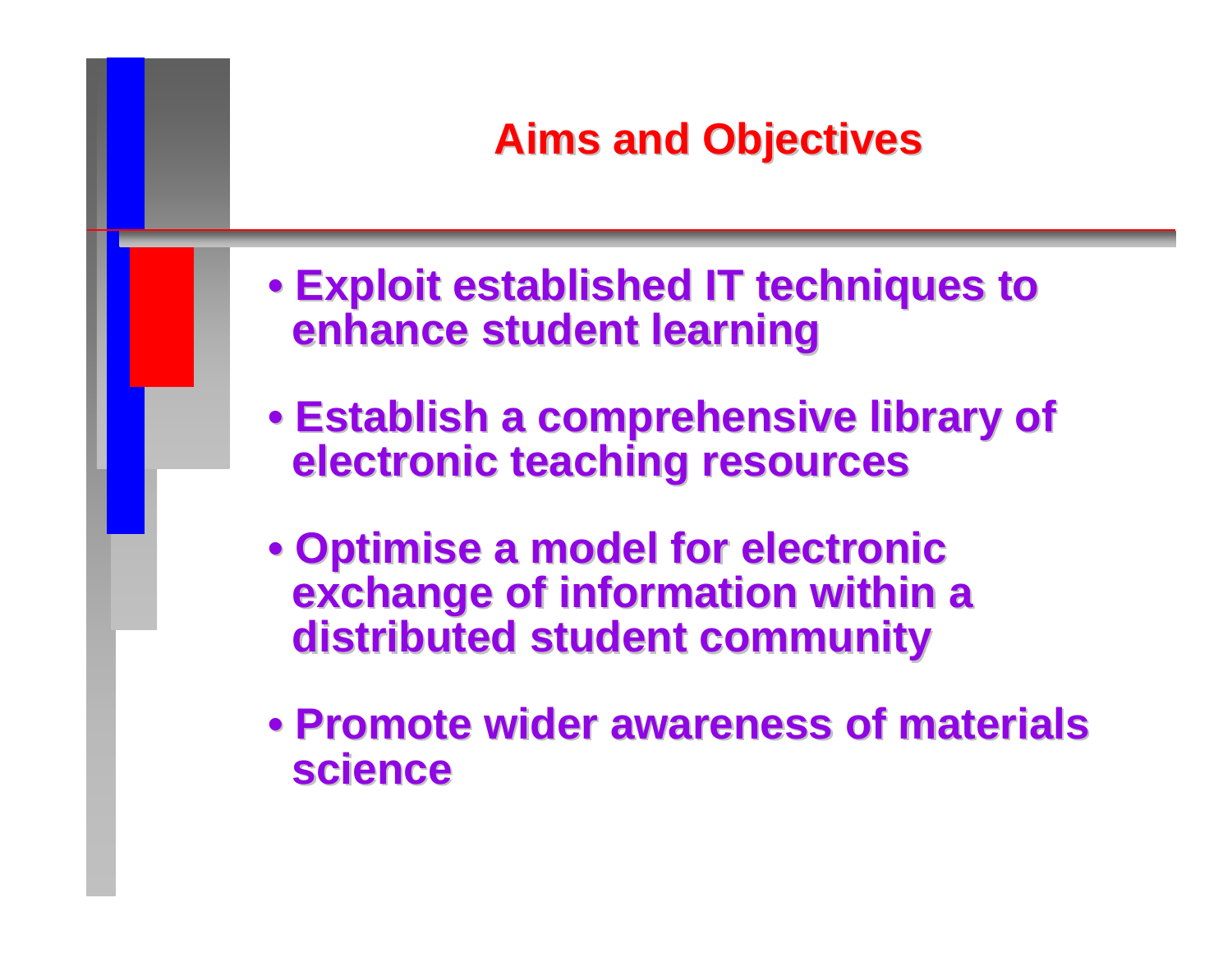## **Management Committee ( Management Committee (Bi -Annual) Annual)**

- **Bill Clyne** (Chair)
- **John Leake** (Project Manager)
- **Mark Blamire** (Computing Committee)
- **Zoe Barber** (Teaching Committee)
- **Sam Burke** (IT Resources Coordinator)
- **Lindsay Greer** (Teaching Committee Chair)
- **Jem Rashbass** (Director of CARET)
- **Ann Fretwell** (Manager of Subject Centre)
- **Richard Stibbs** (Dir. of CUCS User Support)
- **UK Partners UK Partners**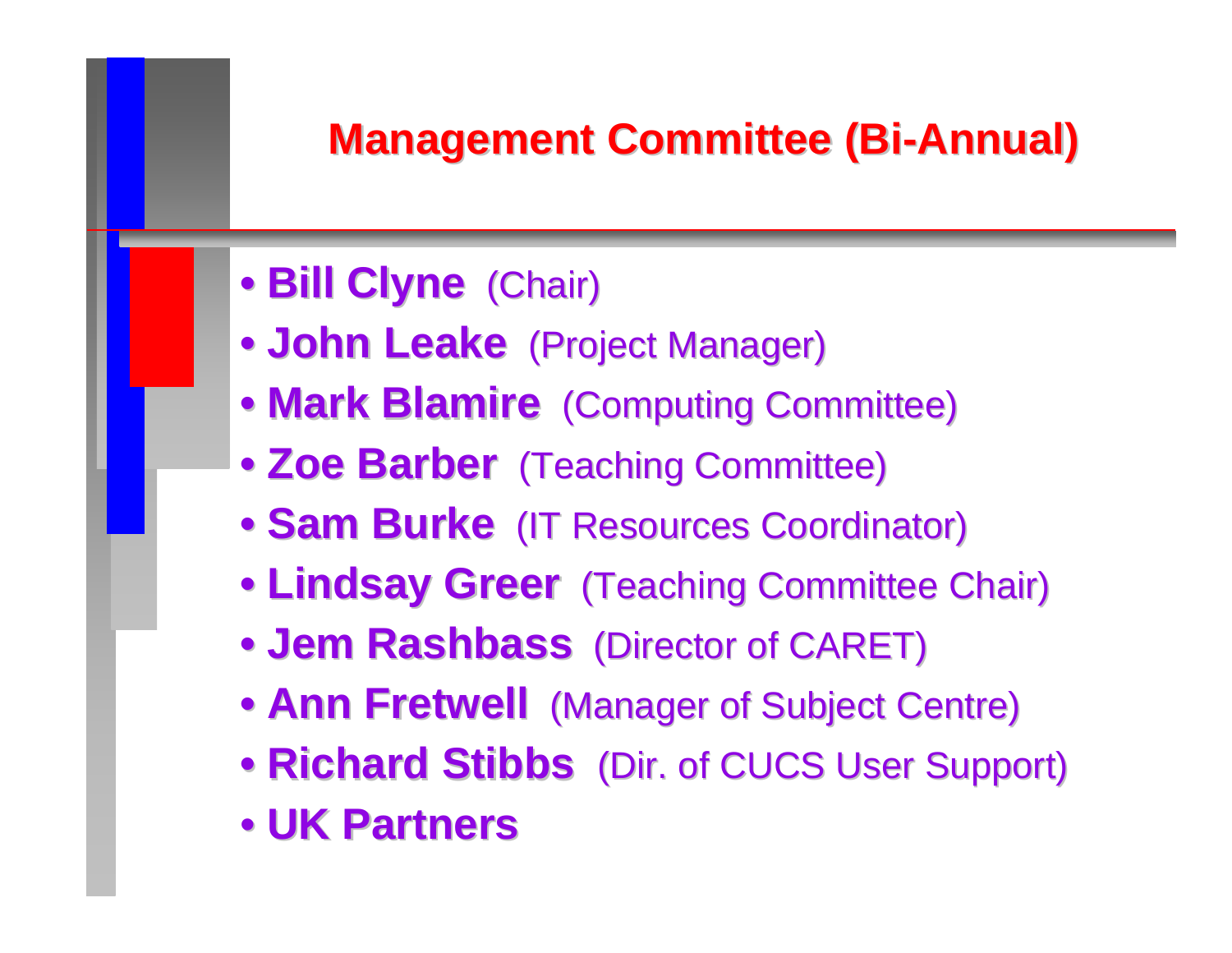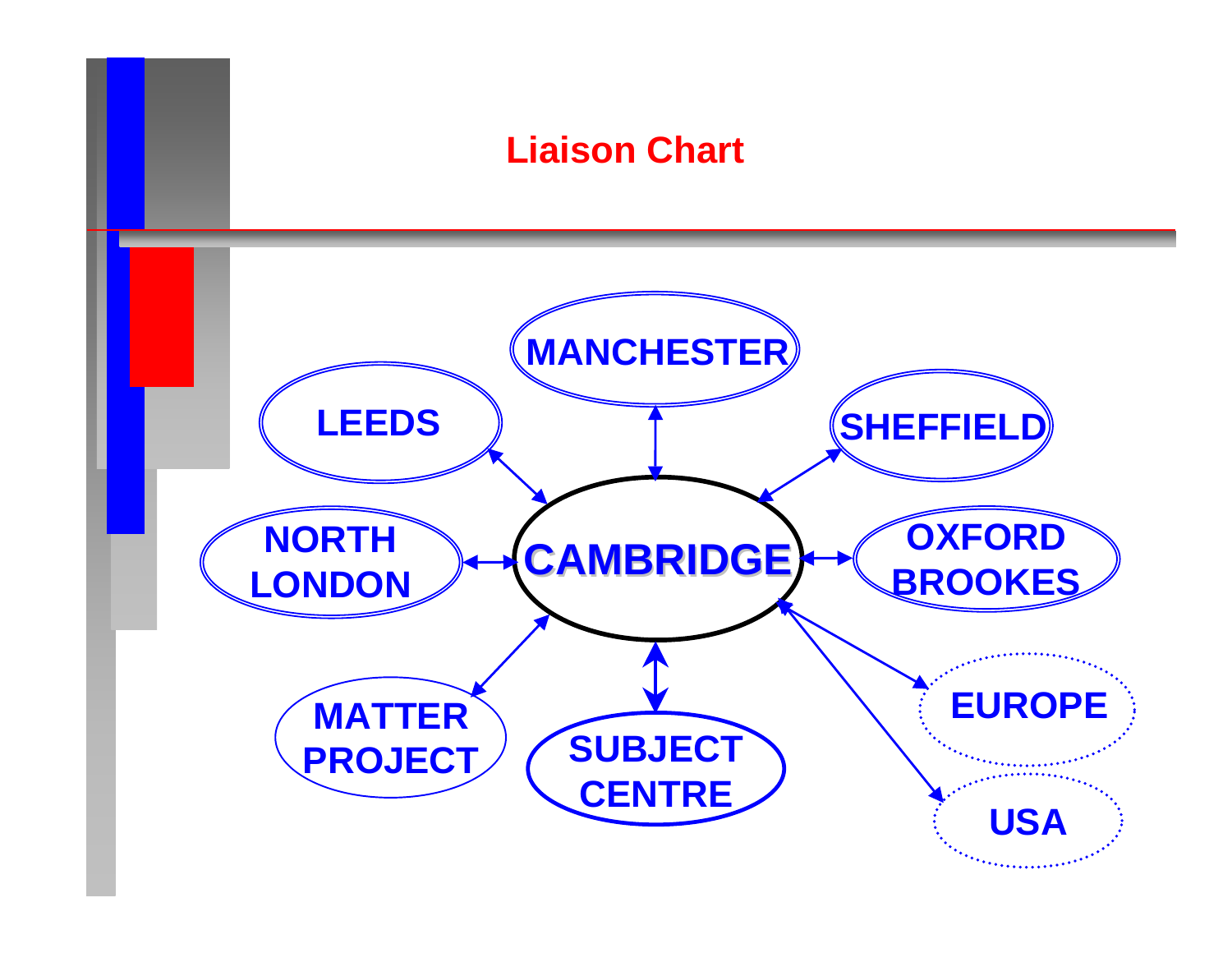## **Initial/Current Activities in Cambridge Initial/Current Activities in Cambridge**

- **Promote access via the web to supplementary teaching material (in collaboration with the MATTER Project)**
- **Create an archive of digital video clips, micrographs etc. (in collaboration with the Subject Centre)**
- **Set up a project website, giving info. about progress, resource access, etc.**
- **Facilitate on-line feedback from users**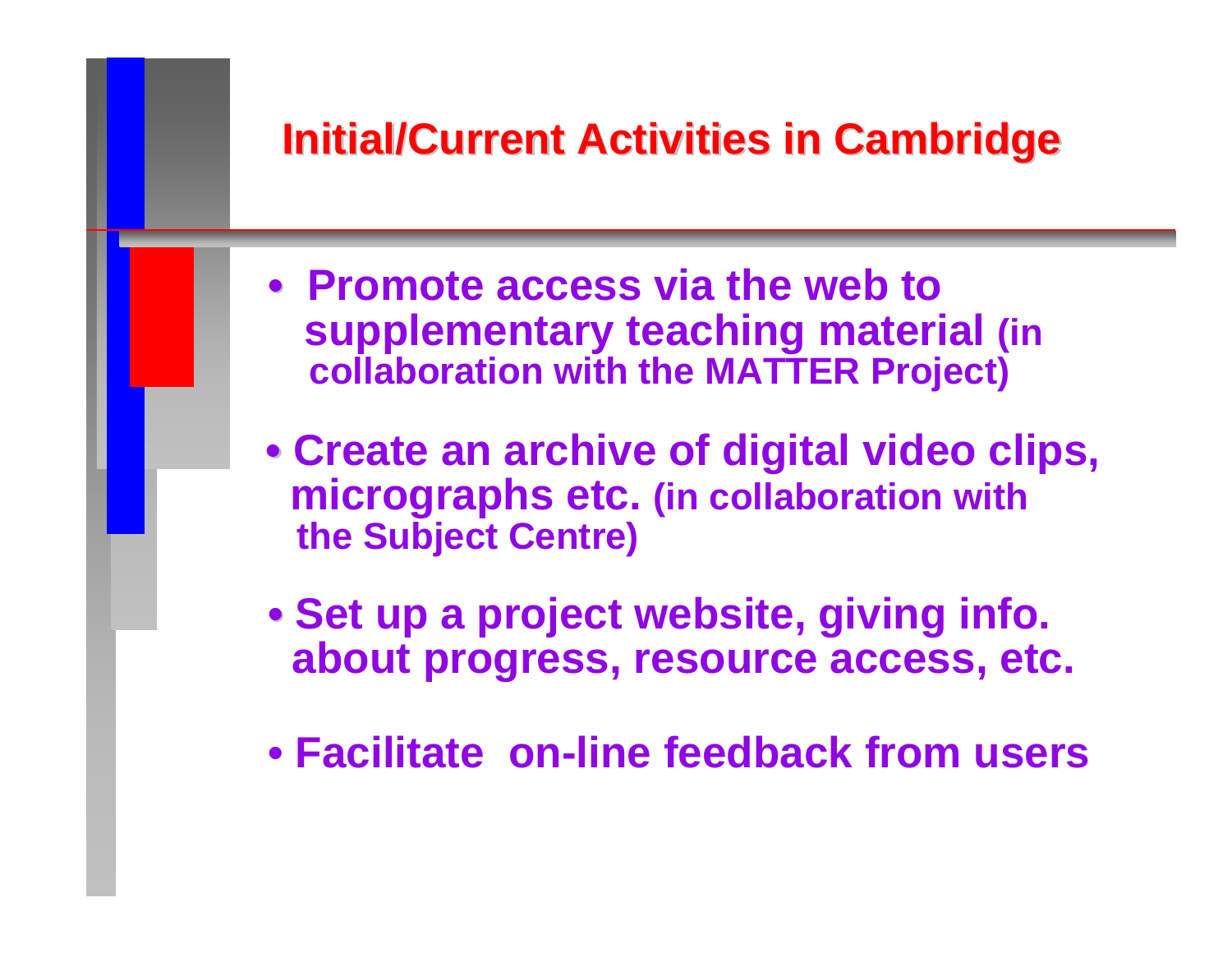#### **Interaction with Partners Interaction with Partners**

- **Distribute IT resources and techniques**
- **Liaise with the Subject Centre**
- **Liaise with the MATTER Project**
- **Receive feedback and use to refine the resources and techniques**
- **Strengthen links with European partners**
- **Discuss developments in distance learning technologies with CARET and MIT**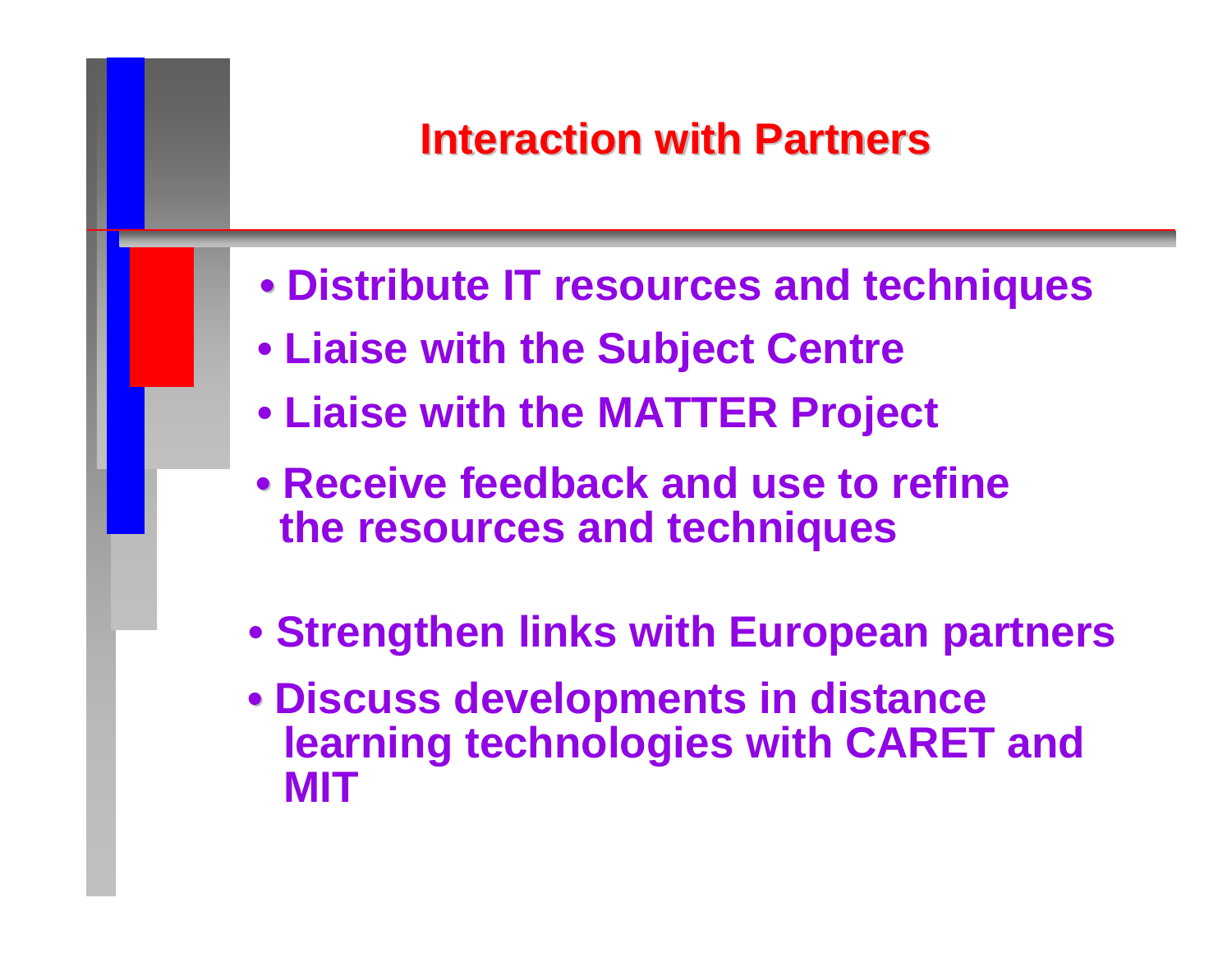#### **Deliverables Deliverables**

- **Project Web Site**
- **Library of Electronic Teaching Resources**
- **Enhancement of Physical Resources**
- **Internal and External Evaluations**
- **Printed Final Report**
- **Final Workshop** (jointly with Subject Centre)